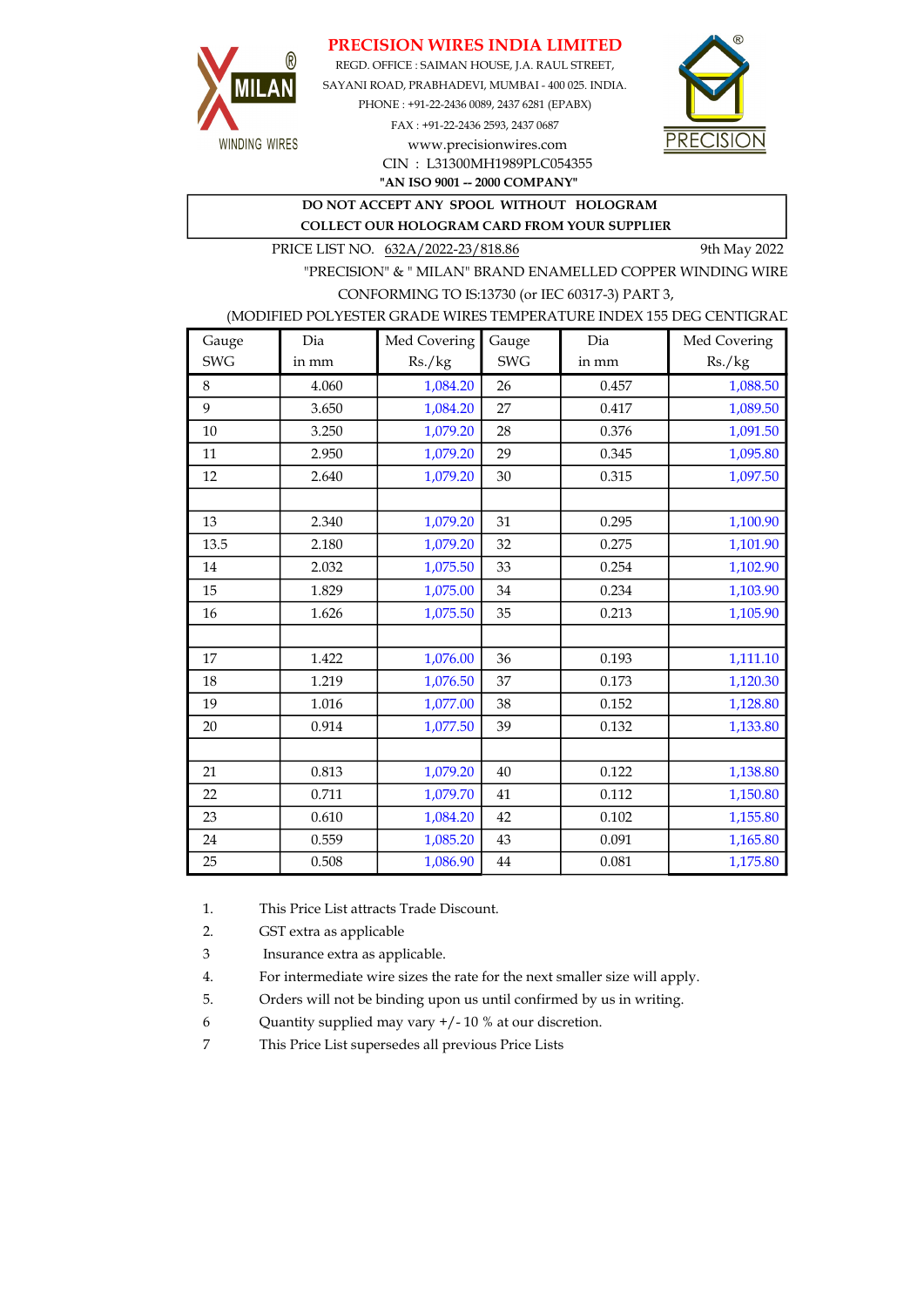

## PRECISION WIRES INDIA LIMITED

SAYANI ROAD, PRABHADEVI, MUMBAI - 400 025. INDIA. PHONE : +91-22-2436 0089, 2437 6281 (EPABX) FAX : +91-22-2436 2593, 2437 0687 www.precisionwires.com REGD. OFFICE : SAIMAN HOUSE, J.A. RAUL STREET,



CIN : L31300MH1989PLC054355 "AN ISO 9001 -- 2000 COMPANY"

DO NOT ACCEPT ANY SPOOL WITHOUT HOLOGRAM COLLECT OUR HOLOGRAM CARD FROM YOUR SUPPLIER

PRICE LIST NO. 632B/2022-23/818.86 9th May 2022

"PRECISION" & " MILAN" BRAND ENAMELLED COPPER WINDING WIRE CONFORMING TO IS:13730 PART 13, ( IEC 60317-13)

#### (DUAL COATED WIRES CLASS H+ WIRES TEMPERATURE INDEX 200 DEG CENTIGRAD

| Gauge           | Dia   | Med Covering | Gauge           | Dia   | Med Covering |
|-----------------|-------|--------------|-----------------|-------|--------------|
| <b>SWG</b>      | in mm | Rs./kg       | <b>SWG</b>      | in mm | Rs./kg       |
| 8               | 4.060 | 1,109.00     | 26              | 0.457 | 1,110.70     |
| 9               | 3.650 | 1,109.00     | 27              | 0.417 | 1,112.20     |
| 10              | 3.250 | 1,106.00     | 28              | 0.376 | 1,113.70     |
| 11              | 2.950 | 1,106.00     | 29              | 0.345 | 1,117.20     |
| $\overline{12}$ | 2.640 | 1,106.00     | $\overline{30}$ | 0.315 | 1,118.20     |
|                 |       |              |                 |       |              |
| 13              | 2.340 | 1,106.00     | 31              | 0.295 | 1,121.10     |
| 13.5            | 2.180 | 1,106.00     | 32              | 0.275 | 1,122.10     |
| 14              | 2.032 | 1,101.50     | 33              | 0.254 | 1,123.10     |
| 15              | 1.829 | 1,101.00     | 34              | 0.234 | 1,124.10     |
| 16              | 1.626 | 1,101.50     | 35              | 0.213 | 1,126.10     |
|                 |       |              |                 |       |              |
| 17              | 1.422 | 1,102.00     | 36              | 0.193 | 1,130.60     |
| 18              | 1.219 | 1,102.50     | 37              | 0.173 | 1,137.60     |
| 19              | 1.016 | 1,103.00     | 38              | 0.152 | 1,146.10     |
| 20              | 0.914 | 1,103.50     | 39              | 0.132 | 1,151.10     |
|                 |       |              |                 |       |              |
| 21              | 0.813 | 1,105.20     | 40              | 0.122 | 1,156.10     |
| 22              | 0.711 | 1,105.70     | 41              | 0.112 | 1,168.10     |
| 23              | 0.610 | 1,107.70     | 42              | 0.102 | 1,176.10     |
| 24              | 0.559 | 1,108.70     | 43              | 0.091 | 1,183.10     |
| 25              | 0.508 | 1,109.70     | $\bf 44$        | 0.081 | 1,193.10     |

- 1. This Price List attracts Trade Discount.
- 2. GST extra as applicable
- 3 Insurance extra as applicable.
- 4. For intermediate wire sizes the rate for the next smaller size will apply
- 5. Orders will not be binding upon us until confirmed by us in writing.
- 6. Quantity supplied may vary  $+/-10\%$  at our discretion.
- 7 This Price List supersedes all previous Price Lists



## PRECISION WIRES INDIA LIMITED

REGD. OFFICE : SAIMAN HOUSE, J.A. RAUL STREET, SAYANI ROAD, PRABHADEVI, MUMBAI - 400 025. INDIA. PHONE : +91-22-2436 0089, 2437 6281 (EPABX)

> FAX : +91-22-2436 2593, 2437 0687 www.precisionwires.com CIN : L31300MH1989PLC054355